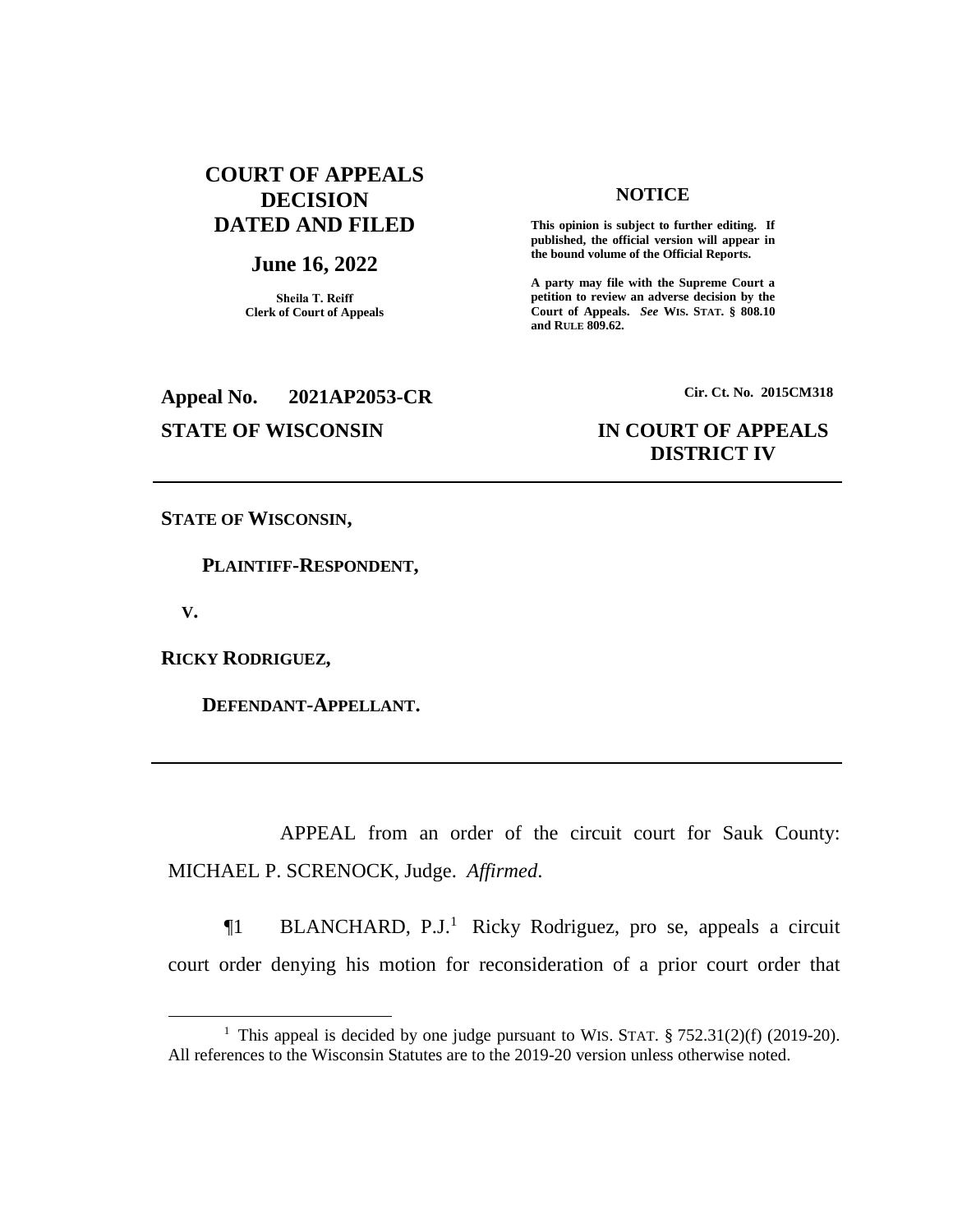denied his motion for modification of a sentence imposed after revocation of his probation. In his reconsideration motion, and now again on appeal, Rodriguez argues that, in sentencing him after revocation of his probation in this case, the circuit court "lacked authority," based on *Drinkwater v. State*, 69 Wis. 2d 60, 230 N.W.2d 126 (1975), to order the following: that Rodriguez serve the revocation sentence after he finished serving a prison sentence that had been imposed in a separate case between the time of the probationary disposition in this case and the sentencing after revocation in this case. After determining that this court has jurisdiction over this appeal, I conclude that Rodriguez concedes through silence that his *Drinkwater*-based argument is foreclosed by decisions of this court and I reject it on that basis.

# **BACKGROUND**

¶2 In June 2015, Rodriguez was charged with misdemeanors in this Sauk County case, and the charges were amended in October 2016. After he was convicted on two counts, the circuit court placed him on probation in February 2017.

¶3 In May 2017 Rodriguez committed felony offenses that were charged in Milwaukee County. After his conviction in the Milwaukee case, he was sentenced to prison in August 2019.

¶4 Based on his May 2017 Milwaukee conduct, Rodriguez's probation in this Sauk County case was revoked, with a revocation order and warrant issued in June 2018. On October 8, 2019, the circuit court in this case sentenced Rodriguez after revocation to nine months' jail on each of the two counts, to be served concurrently to each other, but consecutive to any other sentence, which included the prison sentence in the Milwaukee case.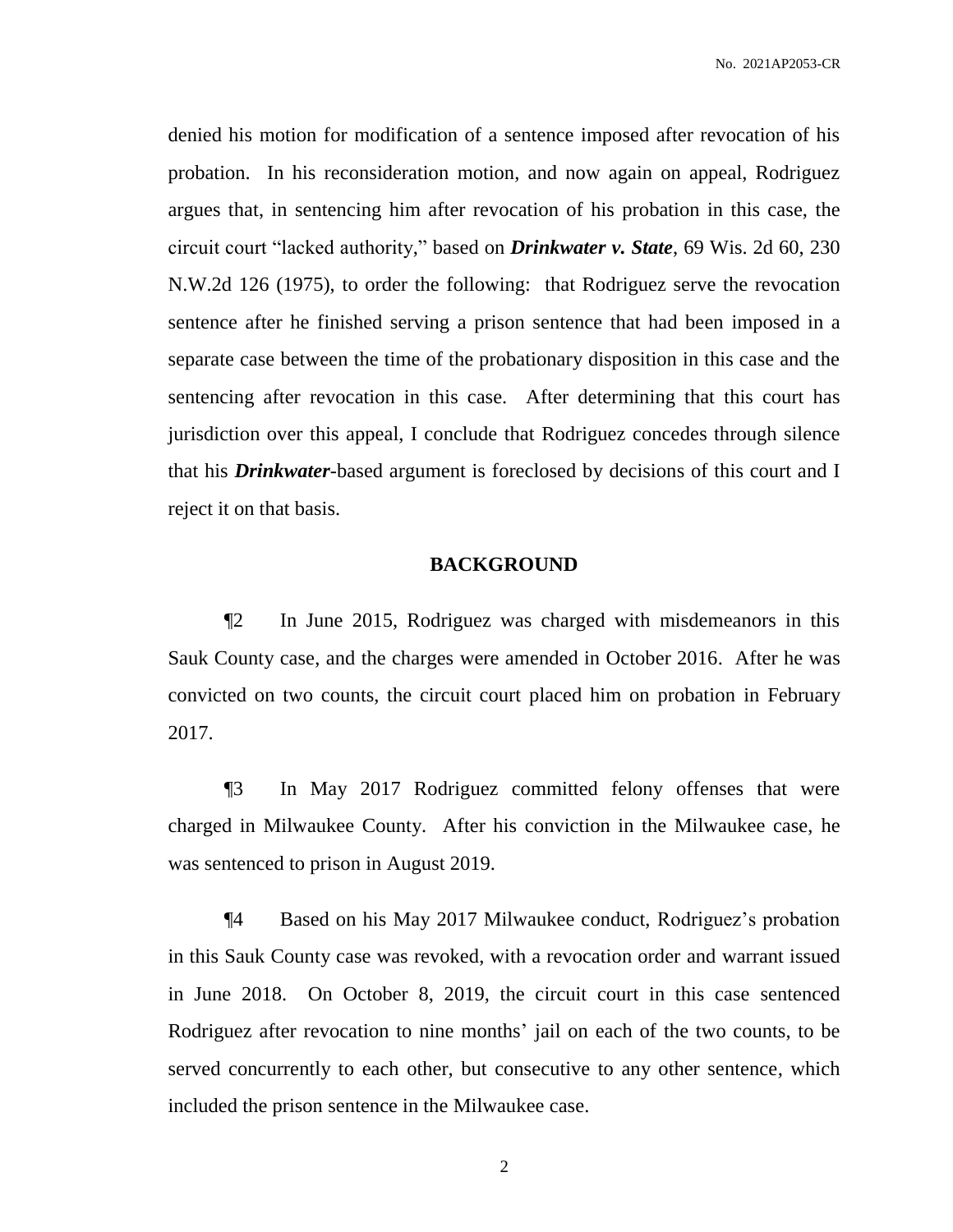¶5 On May 28, 2021, Rodriguez, pro se, filed a motion for sentence modification of the sentencing after revocation. The thrust of this motion was that the circuit court at the time of the sentencing after revocation lacked relevant information and was provided with "misinformation," and all of this caused the court to order the sentence after revocation to be served consecutively to the sentence in the Milwaukee case. As a result, Rodriguez argued, "new factors" required sentencing modification because, if the court had all of the relevant, accurate information it would have made the sentence concurrent.

¶6 On July 6, 2021, the circuit court denied the motion without holding a hearing. The court characterized the motion as being based on "the circumstances by which [Rodriguez] was not present for the sentencing [after revocation] hearing scheduled [for] July 19, 2018 and his subsequent assessment upon entry into Dodge Correctional Institut[ion.]" The court denied the motion on the following grounds:

> Even if these facts could be construed to constitute a new factor, the Court is satisfied that knowledge of those matters at the time of sentencing would not have changed the sentence structure in this case. The Court imposed concurrent sentences for the two crimes in this case and ordered that those sentences be consecutive to any other sentence previously imposed, thus ensuring that Mr. Rodriguez receives punishment for the unjustified beating that he inflicted on a gentleman just north of the Noah's Ark family waterpark attraction in the Wisconsin Dells area. (Footnote omitted)

¶7 On October 14, 2021, Rodriguez filed a motion for reconsideration. This motion was based on the terms of WIS. STAT. § 973.10(2), as they were interpreted in *Drinkwater*, in which our supreme court interpreted the thenexisting version of § 973.10(2) (1973-74) to mean that "[a] sentence imposed upon the revocation of probation cannot be made consecutive to a sentence previously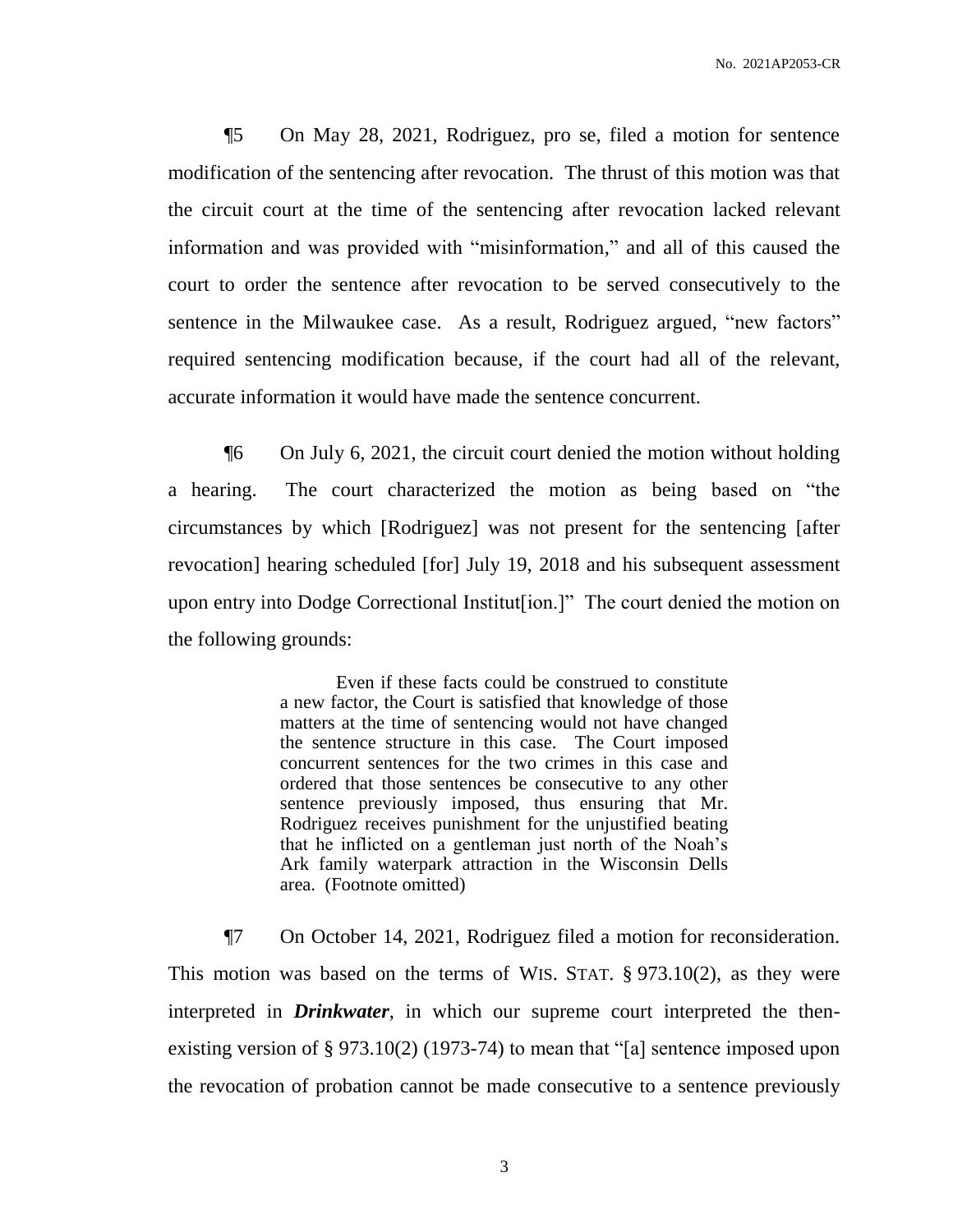imposed." *Drinkwater*, 69 Wis. 2d at 74. In other words, the reconsideration motion was to the effect that, given this statement in *Drinkwater*, the circuit court here acted unlawfully in imposing the consecutive sentence.

¶8 The State replied that pertinent statutes were revised by the legislature after *Drinkwater*, and therefore *Drinkwater* should "not govern" the circuit court's analysis, citing authority that includes *State v. Cole*, 2000 WI App 52, 233 Wis. 2d 577, 608 N.W.2d 432, and *State v. Thompson*, 208 Wis. 2d 253, 559 N.W.2d 917 (Ct. App. 1997).

¶9 On November 18, 2021, the circuit court denied the motion for reconsideration based on WIS. STAT. § 973.15(2)(a), which provides that a sentencing court "may provide that any ... sentence be concurrent with or consecutive to any other sentence imposed at the same time or previously."

¶10 On November 29, 2021, Rodriguez filed a single notice of appeal from the circuit court's denial of both his motion for sentence modification and his motion for reconsideration.

# **DISCUSSION**

¶11 The State challenges the jurisdiction of this court over this appeal. I explain why I reject that challenge before turning to Rodriguez's *Drinkwater*based argument.

### *Jurisdiction*

¶12 As this court explained in a March 11, 2022 order, this court lacks jurisdiction to review the circuit court's July 6, 2021 order because Rodriguez filed his notice of appeal too late. *See* WIS. STAT. § 809.10(1)(e). Rodriguez does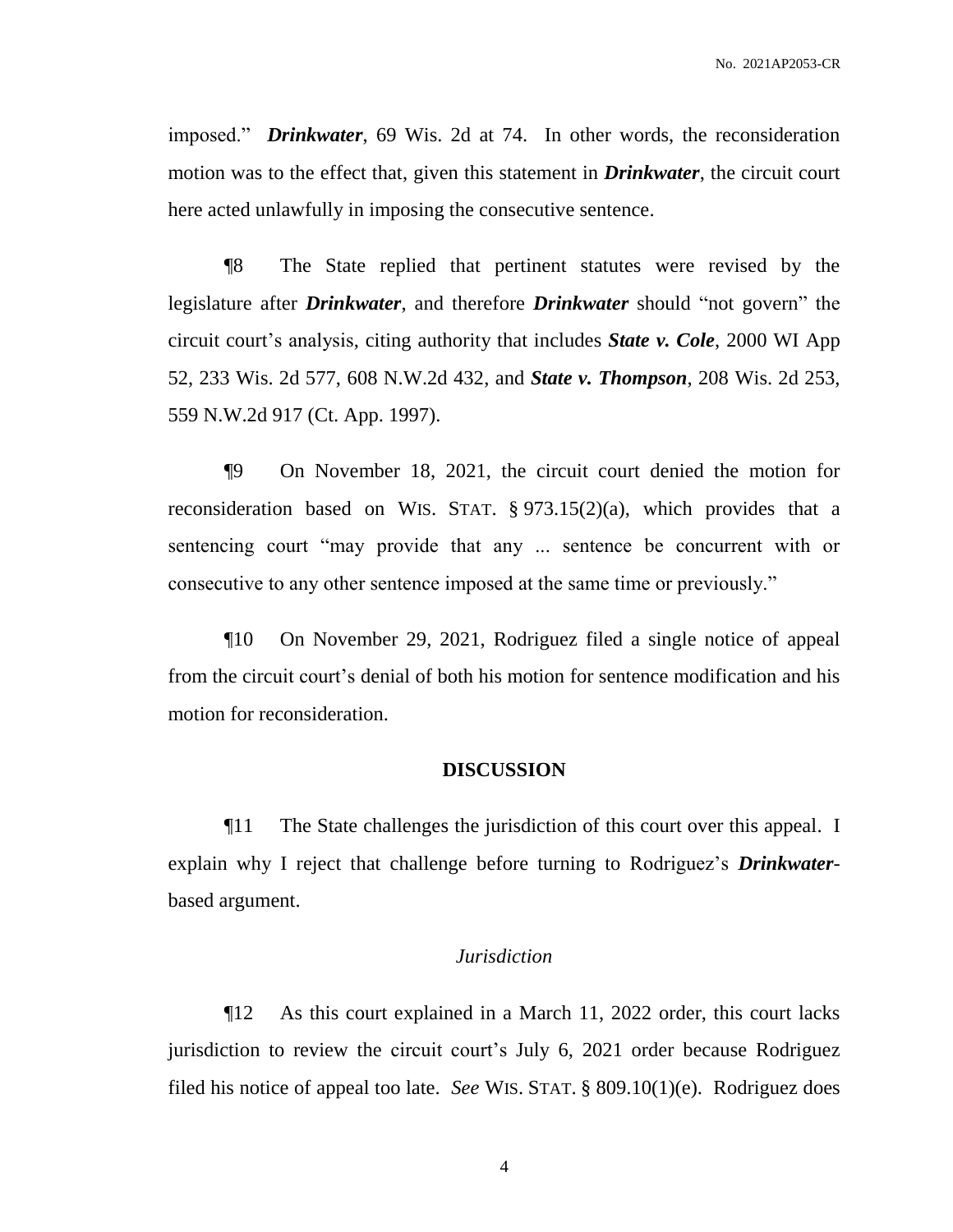not now contest this jurisdictional point and takes the position that he appeals only the order denying the reconsideration motion.

¶13 However, the State contends that this court lacks jurisdiction to review the November 18, 2021 order, in light of the rule that an appeal cannot be taken from an order denying a motion for reconsideration that presents the same issues as those determined in the order sought to be reconsidered. *See Silverton Enters., Inc. v. General Cas. Co.*, 143 Wis. 2d 661, 665, 422 N.W.2d 154 (Ct. App. 1988). This rule is based on the rationale that motions for reconsideration cannot be used "as a ploy" to extend the time to appeal from a judgment or order when that time has expired. *Id.*; *see also Ver Hagen v. Gibbons*, 55 Wis. 2d 21, 197 N.W.2d 752 (1972). More specifically here, the State argues that Rodriguez's appeal fails the "new issues" test because he sought the same relief in both the initial motion and the motion for reconsideration: modification of his sentence after revocation so that it is served concurrently with the Milwaukee case prison sentence.

¶14 Rodriguez makes several counterarguments but I need to address only one, because I conclude that it is persuasive. I agree with Rodriguez that the issue presented in the motion for sentence modification differed from the issue presented in the motion for reconsideration.

¶15 As summarized above, the motion for sentence modification was based entirely on alleged "new factors" involving information that was (or was not) before the circuit court at the time of the sentencing after revocation. In contrast, the motion for reconsideration was based entirely on a statutory argument that the court was prohibited from structuring the sentence as it did. Thus, the statutory issue was not "disposed of by the original judgment or order," *see Ver*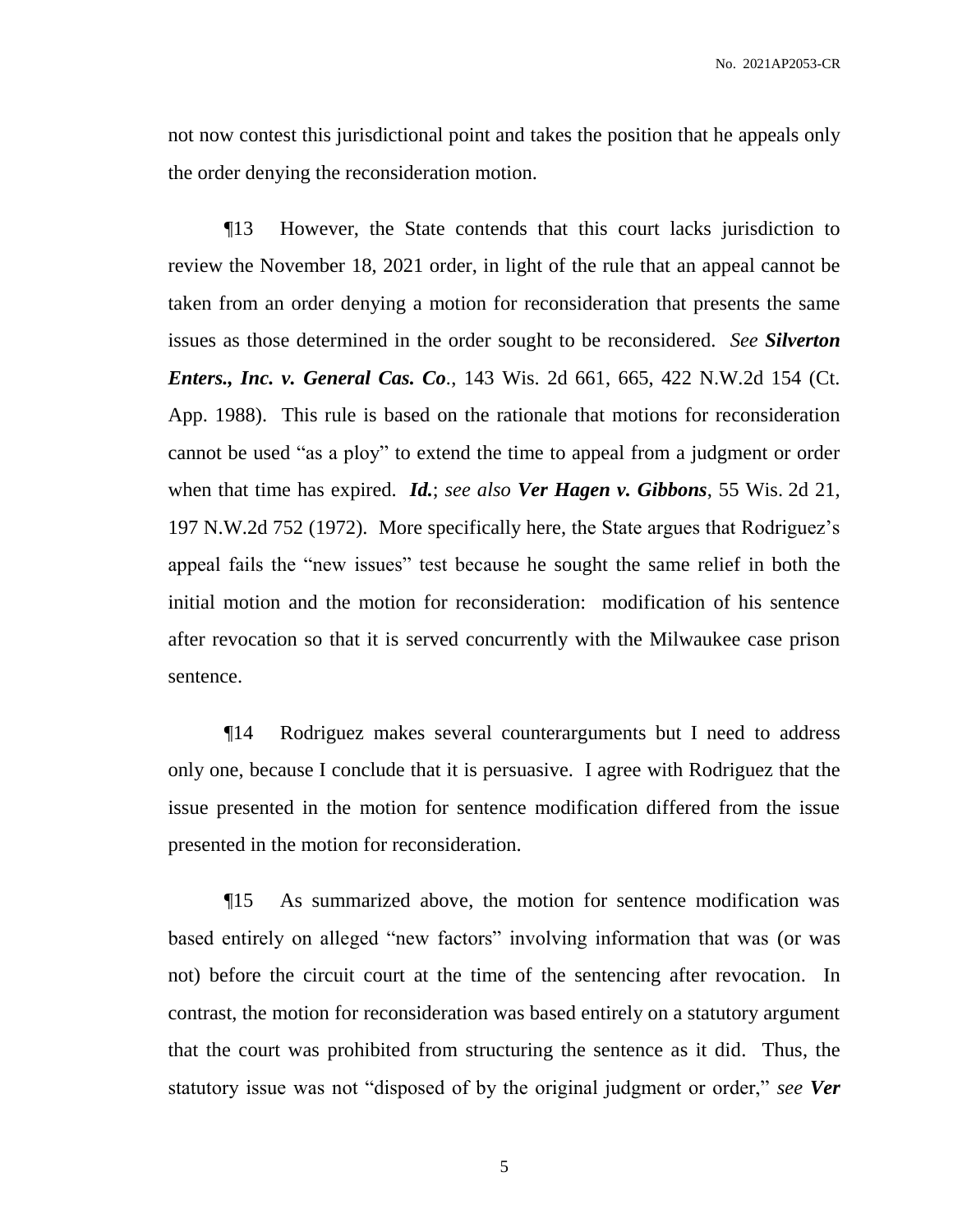*Hagen*, 55 Wis. 2d at 25, but instead this issue was raised only in the motion for reconsideration. The State merely asserts that the issue was the same in each motion because Rodriguez sought the same relief in each, but the State fails to show how the "new issues" rule applies here to bar jurisdiction. I conclude that the "ploy" rationale of *Silverton* and *Ver Hagen* does not apply here.

# *Merits*

¶16 The statute that the circuit court cited in denying the motion for reconsideration, WIS. STAT. § 973.15(2)(a), states in pertinent part that a "court may impose as many sentences as there are convictions and may provide that any such sentence be concurrent with or consecutive to any other sentence imposed at the same time or previously." This permitted the circuit court here to impose the consecutive sentence.

¶17 As noted, Rodriguez relies on *Drinkwater*. But, as the State now argues, Rodriguez's *Drinkwater*-based argument has been rejected by this court based on statutory changes made by the legislature since 1975. *See Cole*, 233 Wis. 2d 577, ¶¶2, 5, 7-8 (noting statutory revisions post-dating *Drinkwater*); *Thompson*, 208 Wis. 2d at 256-57 (same; further noting that "revocation merely triggers the execution or implementation of the sentence"). The State also could have cited, as part of this same line of authority, *State v. White*, 97 Wis. 2d 517, 519-20, 294 N.W.2d 36 (Ct. App. 1979) (noting statutory revisions which "provide that sentencing on probation revocation may be concurrent with or consecutive to any sentence imposed subsequent to the imposition of the original probation."). Without tracing the history in detail, these cases explain that the legislature has revised WIS. STAT. §§ 973.10(2) and 973.15(2) in ways that make *Drinkwater* no longer supportive of Rodriguez's position.